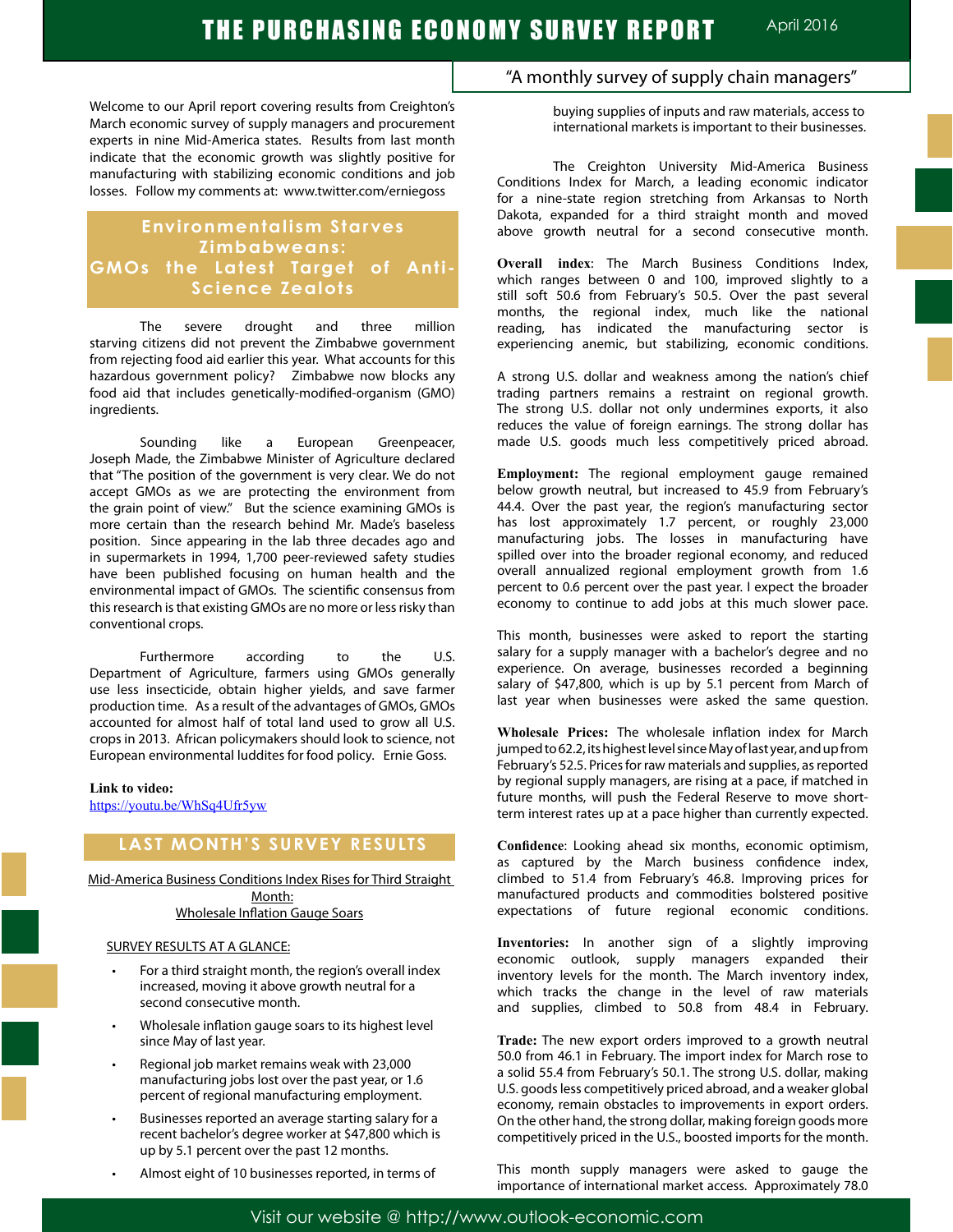# "A monthly survey of supply chain managers"

# "A monthly survey of supply chain managers"

# THE PURCHASING ECONOMY SURVEY REPORT April 2016

percent of businesses reported that, in terms of selling products and services, access to international markets is important to their businesses. Almost eight of 10 businesses reported, in terms of buying supplies of inputs and raw materials, that access to international markets is important to their company.

**Other components:** Components of the March Business Conditions Index were new orders at 53.6 up from 52.5 in February; production or sales fell to 50.8 from February's 54.2; and delivery speed of raw materials and supplies dipped to 52.1from last month's 53.2.

The Creighton Economic Forecasting Group has conducted the monthly survey of supply managers in nine states since 1994 to produce leading economic indicators of the Mid-America economy. States included in the survey are Arkansas, Iowa, Kansas, Minnesota, Missouri, Nebraska, North Dakota, Oklahoma and South Dakota.

The forecasting group's overall index, referred to as the Business Conditions Index, ranges between 0 and 100. An index greater than 50 indicates an expansionary economy over the course of the next three to six months. The Business Conditions Index is a mathematical average of indices for new orders, production or sales, employment, inventories and delivery lead time. This is the same methodology, used since 1931, by the Institute for Supply Management, formerly the National Association of Purchasing Management.

# **MID-AMERICA STATES**

### ARKANSAS

The state's overall index for March, or leading economic indicator, rose to 51.0 from February's 46.1. Components of the index from the monthly survey of supply managers were new orders at 54.0, production or sales at 51.1, delivery lead time at 51.8, inventories at 51.4, and employment at 46.6. Since the beginning of the recovery in 2009, Arkansas' manufacturing sector has lost almost 9,000 jobs while output per worker has expanded by approximately 17.8 percent, the highest in the region. Thus, a high share of the state's job losses resulted from increasing productivity. Creighton's surveys over the past several months, point to an expansion in manufacturing output but with fewer manufacturing jobs through quarter 2 of 2016.

### IOWA

The March Business Conditions Index for Iowa was unchanged from February's 51.3. Components of the index from the monthly survey of supply managers were new orders at 54.2, production or sales at 51.2, delivery lead time at 52.7, employment at 46.7, and inventories at 51.5. Since the beginning of the recovery in 2009, Iowa's manufacturing sector has added more than 13,000 jobs while output per worker has expanded by approximately 8 percent, the sixth highest in the region. Thus, the state would have added even more jobs had output per worker remained at its 2009 level. Creighton's surveys over the past several months point to an expansion in manufacturing output, but with slight manufacturing job losses through the second quarter of 2016.

### **KANSAS**

The Kansas Business Conditions Index for March sank to 49.5 from 52.3 in February. Components of the leading economic indicator from the monthly survey of supply managers were new orders at 49.4, production or sales at 52.2, delivery lead time at 50.9, employment at 45.0, and inventories at 49.7. Since the beginning of the recovery in 2009, the manufacturing sector in Kansas has lost almost 4,000 jobs, while output per worker has expanded by approximately 1.3 percent, the eighth highest among the nine states. Thus, only a small share of the state's job losses resulted from increasing productivity. Creighton's surveys over the past several months point to an expansion in manufacturing output, but with fewer manufacturing jobs over the next three to six months.

#### **MINNESOTA**

The March Minnesota Business Conditions Index declined to 50.7 from February's 52.1. Components of the index from the monthly survey of supply managers were new orders at 53.5, production or sales at 50.6, delivery lead time at 50.9, inventories at 52.1, and employment at 46.2. Since the beginning of the recovery in 2009, Minnesota's manufacturing sector has added almost 17,000 jobs while output per worker has expanded by approximately 10.4 percent, fourth highest among the nine states. Thus, the state would have added even more jobs had output per worker remained at its 2009 level. Creighton's surveys over the past several months point to an expansion in manufacturing output, but with the number of manufacturing jobs remaining flat for the next three to six months.

## **MISSOURI**

- The U.S. added 215,000 jobs for March but unemployment rate rose to 5.0% from 4.9% due formally discouraged workers re-entering the job mar
- The U.S. labor participation rate (the share of the work age population in the workforce) climbed for a fou straight month to a still weak 63.0%.
- Average wage growth from March 2015 to March 2 was up 2.3%. Not great but better than forecasts expectations.
- Both the U.S. and Creighton survey of supply managers. indicate that the manufacturing economy has stabili in terms of overall activity even with manufacturing losses.
- According to the latest Case-Shiller index, U.S. home prices advanced by 5.4% between January 2015 January 2016.

| CPI: On May 17 and June 16, the BLS will release the<br>$\bullet$<br>consumer price indices for April and May. If the core CPI,<br>which excludes food and energy, continues to expand,<br>the Fed will be pushed to raise short-term interest rates<br>before the end of the summer.<br>Supply Managers Report: On May 2, the Institute<br>for Supply Management and Creighton University<br>release national and regional manufacturing reports,<br>respectively, for April. If both overall indices rise for April,<br>there will be upward pressures on short term interest<br>rates The yield on the 10-year U.S. Treasury is now 1.83%<br>and the yield on the 2-year U.S. Treasury is now 0.88% for<br>a gap or yield difference of 0.95%. Further reductions<br>in the difference are warnings of slowing U.S. economic<br>growth.<br>The Jobs Report: On May 6, the Bureau of Labor<br>Statistics will report April jobs data. Another very strong<br>report (200,000 jobs and unemployment rate below<br>5.0%) will push the Federal Reserve to raise rates this<br>summer.<br>Goss Eggs<br>(Recent Dumb Economic Moves)<br>U.S. Senator Sheldon Whitehouse (D., R.I.) called on<br>the U.S. Justice Department to bring charges against<br>climate change skeptics using the Racketeer Influenced<br>and Corrupt Organizations Act (RICO). In September,<br>20 climate scientists joined Whitehouse encouraging<br>Attorney General Lynch to launch a RICO investigation<br>targeting climate change cynics claiming that this was<br>necessary since America's policy response to climate<br>change was "insufficient" due to dissenters.<br>Survey results for April will be released on the first business day<br>of next month, May 2.<br>Follow Goss on twitter at http://twitter.com/erniegoss<br>For historical data and forecasts visit our website at:<br>http://www2.creighton.edu/business/economicoutlook/ |  |
|-----------------------------------------------------------------------------------------------------------------------------------------------------------------------------------------------------------------------------------------------------------------------------------------------------------------------------------------------------------------------------------------------------------------------------------------------------------------------------------------------------------------------------------------------------------------------------------------------------------------------------------------------------------------------------------------------------------------------------------------------------------------------------------------------------------------------------------------------------------------------------------------------------------------------------------------------------------------------------------------------------------------------------------------------------------------------------------------------------------------------------------------------------------------------------------------------------------------------------------------------------------------------------------------------------------------------------------------------------------------------------------------------------------------------------------------------------------------------------------------------------------------------------------------------------------------------------------------------------------------------------------------------------------------------------------------------------------------------------------------------------------------------------------------------------------------------------------------------------------------------------------------------------------------------------------|--|
|                                                                                                                                                                                                                                                                                                                                                                                                                                                                                                                                                                                                                                                                                                                                                                                                                                                                                                                                                                                                                                                                                                                                                                                                                                                                                                                                                                                                                                                                                                                                                                                                                                                                                                                                                                                                                                                                                                                                   |  |
|                                                                                                                                                                                                                                                                                                                                                                                                                                                                                                                                                                                                                                                                                                                                                                                                                                                                                                                                                                                                                                                                                                                                                                                                                                                                                                                                                                                                                                                                                                                                                                                                                                                                                                                                                                                                                                                                                                                                   |  |
|                                                                                                                                                                                                                                                                                                                                                                                                                                                                                                                                                                                                                                                                                                                                                                                                                                                                                                                                                                                                                                                                                                                                                                                                                                                                                                                                                                                                                                                                                                                                                                                                                                                                                                                                                                                                                                                                                                                                   |  |
|                                                                                                                                                                                                                                                                                                                                                                                                                                                                                                                                                                                                                                                                                                                                                                                                                                                                                                                                                                                                                                                                                                                                                                                                                                                                                                                                                                                                                                                                                                                                                                                                                                                                                                                                                                                                                                                                                                                                   |  |
|                                                                                                                                                                                                                                                                                                                                                                                                                                                                                                                                                                                                                                                                                                                                                                                                                                                                                                                                                                                                                                                                                                                                                                                                                                                                                                                                                                                                                                                                                                                                                                                                                                                                                                                                                                                                                                                                                                                                   |  |
|                                                                                                                                                                                                                                                                                                                                                                                                                                                                                                                                                                                                                                                                                                                                                                                                                                                                                                                                                                                                                                                                                                                                                                                                                                                                                                                                                                                                                                                                                                                                                                                                                                                                                                                                                                                                                                                                                                                                   |  |
|                                                                                                                                                                                                                                                                                                                                                                                                                                                                                                                                                                                                                                                                                                                                                                                                                                                                                                                                                                                                                                                                                                                                                                                                                                                                                                                                                                                                                                                                                                                                                                                                                                                                                                                                                                                                                                                                                                                                   |  |
|                                                                                                                                                                                                                                                                                                                                                                                                                                                                                                                                                                                                                                                                                                                                                                                                                                                                                                                                                                                                                                                                                                                                                                                                                                                                                                                                                                                                                                                                                                                                                                                                                                                                                                                                                                                                                                                                                                                                   |  |
|                                                                                                                                                                                                                                                                                                                                                                                                                                                                                                                                                                                                                                                                                                                                                                                                                                                                                                                                                                                                                                                                                                                                                                                                                                                                                                                                                                                                                                                                                                                                                                                                                                                                                                                                                                                                                                                                                                                                   |  |
|                                                                                                                                                                                                                                                                                                                                                                                                                                                                                                                                                                                                                                                                                                                                                                                                                                                                                                                                                                                                                                                                                                                                                                                                                                                                                                                                                                                                                                                                                                                                                                                                                                                                                                                                                                                                                                                                                                                                   |  |
|                                                                                                                                                                                                                                                                                                                                                                                                                                                                                                                                                                                                                                                                                                                                                                                                                                                                                                                                                                                                                                                                                                                                                                                                                                                                                                                                                                                                                                                                                                                                                                                                                                                                                                                                                                                                                                                                                                                                   |  |
|                                                                                                                                                                                                                                                                                                                                                                                                                                                                                                                                                                                                                                                                                                                                                                                                                                                                                                                                                                                                                                                                                                                                                                                                                                                                                                                                                                                                                                                                                                                                                                                                                                                                                                                                                                                                                                                                                                                                   |  |
|                                                                                                                                                                                                                                                                                                                                                                                                                                                                                                                                                                                                                                                                                                                                                                                                                                                                                                                                                                                                                                                                                                                                                                                                                                                                                                                                                                                                                                                                                                                                                                                                                                                                                                                                                                                                                                                                                                                                   |  |
|                                                                                                                                                                                                                                                                                                                                                                                                                                                                                                                                                                                                                                                                                                                                                                                                                                                                                                                                                                                                                                                                                                                                                                                                                                                                                                                                                                                                                                                                                                                                                                                                                                                                                                                                                                                                                                                                                                                                   |  |
|                                                                                                                                                                                                                                                                                                                                                                                                                                                                                                                                                                                                                                                                                                                                                                                                                                                                                                                                                                                                                                                                                                                                                                                                                                                                                                                                                                                                                                                                                                                                                                                                                                                                                                                                                                                                                                                                                                                                   |  |
|                                                                                                                                                                                                                                                                                                                                                                                                                                                                                                                                                                                                                                                                                                                                                                                                                                                                                                                                                                                                                                                                                                                                                                                                                                                                                                                                                                                                                                                                                                                                                                                                                                                                                                                                                                                                                                                                                                                                   |  |
|                                                                                                                                                                                                                                                                                                                                                                                                                                                                                                                                                                                                                                                                                                                                                                                                                                                                                                                                                                                                                                                                                                                                                                                                                                                                                                                                                                                                                                                                                                                                                                                                                                                                                                                                                                                                                                                                                                                                   |  |
|                                                                                                                                                                                                                                                                                                                                                                                                                                                                                                                                                                                                                                                                                                                                                                                                                                                                                                                                                                                                                                                                                                                                                                                                                                                                                                                                                                                                                                                                                                                                                                                                                                                                                                                                                                                                                                                                                                                                   |  |
|                                                                                                                                                                                                                                                                                                                                                                                                                                                                                                                                                                                                                                                                                                                                                                                                                                                                                                                                                                                                                                                                                                                                                                                                                                                                                                                                                                                                                                                                                                                                                                                                                                                                                                                                                                                                                                                                                                                                   |  |
|                                                                                                                                                                                                                                                                                                                                                                                                                                                                                                                                                                                                                                                                                                                                                                                                                                                                                                                                                                                                                                                                                                                                                                                                                                                                                                                                                                                                                                                                                                                                                                                                                                                                                                                                                                                                                                                                                                                                   |  |
|                                                                                                                                                                                                                                                                                                                                                                                                                                                                                                                                                                                                                                                                                                                                                                                                                                                                                                                                                                                                                                                                                                                                                                                                                                                                                                                                                                                                                                                                                                                                                                                                                                                                                                                                                                                                                                                                                                                                   |  |
|                                                                                                                                                                                                                                                                                                                                                                                                                                                                                                                                                                                                                                                                                                                                                                                                                                                                                                                                                                                                                                                                                                                                                                                                                                                                                                                                                                                                                                                                                                                                                                                                                                                                                                                                                                                                                                                                                                                                   |  |
|                                                                                                                                                                                                                                                                                                                                                                                                                                                                                                                                                                                                                                                                                                                                                                                                                                                                                                                                                                                                                                                                                                                                                                                                                                                                                                                                                                                                                                                                                                                                                                                                                                                                                                                                                                                                                                                                                                                                   |  |
|                                                                                                                                                                                                                                                                                                                                                                                                                                                                                                                                                                                                                                                                                                                                                                                                                                                                                                                                                                                                                                                                                                                                                                                                                                                                                                                                                                                                                                                                                                                                                                                                                                                                                                                                                                                                                                                                                                                                   |  |
|                                                                                                                                                                                                                                                                                                                                                                                                                                                                                                                                                                                                                                                                                                                                                                                                                                                                                                                                                                                                                                                                                                                                                                                                                                                                                                                                                                                                                                                                                                                                                                                                                                                                                                                                                                                                                                                                                                                                   |  |
|                                                                                                                                                                                                                                                                                                                                                                                                                                                                                                                                                                                                                                                                                                                                                                                                                                                                                                                                                                                                                                                                                                                                                                                                                                                                                                                                                                                                                                                                                                                                                                                                                                                                                                                                                                                                                                                                                                                                   |  |
|                                                                                                                                                                                                                                                                                                                                                                                                                                                                                                                                                                                                                                                                                                                                                                                                                                                                                                                                                                                                                                                                                                                                                                                                                                                                                                                                                                                                                                                                                                                                                                                                                                                                                                                                                                                                                                                                                                                                   |  |
|                                                                                                                                                                                                                                                                                                                                                                                                                                                                                                                                                                                                                                                                                                                                                                                                                                                                                                                                                                                                                                                                                                                                                                                                                                                                                                                                                                                                                                                                                                                                                                                                                                                                                                                                                                                                                                                                                                                                   |  |
|                                                                                                                                                                                                                                                                                                                                                                                                                                                                                                                                                                                                                                                                                                                                                                                                                                                                                                                                                                                                                                                                                                                                                                                                                                                                                                                                                                                                                                                                                                                                                                                                                                                                                                                                                                                                                                                                                                                                   |  |
|                                                                                                                                                                                                                                                                                                                                                                                                                                                                                                                                                                                                                                                                                                                                                                                                                                                                                                                                                                                                                                                                                                                                                                                                                                                                                                                                                                                                                                                                                                                                                                                                                                                                                                                                                                                                                                                                                                                                   |  |
|                                                                                                                                                                                                                                                                                                                                                                                                                                                                                                                                                                                                                                                                                                                                                                                                                                                                                                                                                                                                                                                                                                                                                                                                                                                                                                                                                                                                                                                                                                                                                                                                                                                                                                                                                                                                                                                                                                                                   |  |
|                                                                                                                                                                                                                                                                                                                                                                                                                                                                                                                                                                                                                                                                                                                                                                                                                                                                                                                                                                                                                                                                                                                                                                                                                                                                                                                                                                                                                                                                                                                                                                                                                                                                                                                                                                                                                                                                                                                                   |  |
|                                                                                                                                                                                                                                                                                                                                                                                                                                                                                                                                                                                                                                                                                                                                                                                                                                                                                                                                                                                                                                                                                                                                                                                                                                                                                                                                                                                                                                                                                                                                                                                                                                                                                                                                                                                                                                                                                                                                   |  |
|                                                                                                                                                                                                                                                                                                                                                                                                                                                                                                                                                                                                                                                                                                                                                                                                                                                                                                                                                                                                                                                                                                                                                                                                                                                                                                                                                                                                                                                                                                                                                                                                                                                                                                                                                                                                                                                                                                                                   |  |
|                                                                                                                                                                                                                                                                                                                                                                                                                                                                                                                                                                                                                                                                                                                                                                                                                                                                                                                                                                                                                                                                                                                                                                                                                                                                                                                                                                                                                                                                                                                                                                                                                                                                                                                                                                                                                                                                                                                                   |  |
|                                                                                                                                                                                                                                                                                                                                                                                                                                                                                                                                                                                                                                                                                                                                                                                                                                                                                                                                                                                                                                                                                                                                                                                                                                                                                                                                                                                                                                                                                                                                                                                                                                                                                                                                                                                                                                                                                                                                   |  |
|                                                                                                                                                                                                                                                                                                                                                                                                                                                                                                                                                                                                                                                                                                                                                                                                                                                                                                                                                                                                                                                                                                                                                                                                                                                                                                                                                                                                                                                                                                                                                                                                                                                                                                                                                                                                                                                                                                                                   |  |
|                                                                                                                                                                                                                                                                                                                                                                                                                                                                                                                                                                                                                                                                                                                                                                                                                                                                                                                                                                                                                                                                                                                                                                                                                                                                                                                                                                                                                                                                                                                                                                                                                                                                                                                                                                                                                                                                                                                                   |  |
|                                                                                                                                                                                                                                                                                                                                                                                                                                                                                                                                                                                                                                                                                                                                                                                                                                                                                                                                                                                                                                                                                                                                                                                                                                                                                                                                                                                                                                                                                                                                                                                                                                                                                                                                                                                                                                                                                                                                   |  |
|                                                                                                                                                                                                                                                                                                                                                                                                                                                                                                                                                                                                                                                                                                                                                                                                                                                                                                                                                                                                                                                                                                                                                                                                                                                                                                                                                                                                                                                                                                                                                                                                                                                                                                                                                                                                                                                                                                                                   |  |
|                                                                                                                                                                                                                                                                                                                                                                                                                                                                                                                                                                                                                                                                                                                                                                                                                                                                                                                                                                                                                                                                                                                                                                                                                                                                                                                                                                                                                                                                                                                                                                                                                                                                                                                                                                                                                                                                                                                                   |  |
|                                                                                                                                                                                                                                                                                                                                                                                                                                                                                                                                                                                                                                                                                                                                                                                                                                                                                                                                                                                                                                                                                                                                                                                                                                                                                                                                                                                                                                                                                                                                                                                                                                                                                                                                                                                                                                                                                                                                   |  |
|                                                                                                                                                                                                                                                                                                                                                                                                                                                                                                                                                                                                                                                                                                                                                                                                                                                                                                                                                                                                                                                                                                                                                                                                                                                                                                                                                                                                                                                                                                                                                                                                                                                                                                                                                                                                                                                                                                                                   |  |

The March Business Conditions Index for Missouri fell to 49.9 from February's 52.3. Components of the index from the survey of supply managers were new orders at 52.7, production or sales at 49.8, delivery lead time at 51.3, inventories at 50.1, and employment at 45.4. Since the beginning of the recovery in 2009, Missouri's manufacturing sector has added almost 4,000 jobs while output per worker has expanded by approximately 7 percent, the seventh highest among the nine states. Thus, the state would have added even more jobs had output per worker remained at its 2009 level. Creighton's surveys over the past several months point to an expansion in manufacturing output, but with the number of manufacturing jobs declining slightly over the next three to six months.

## NEBRASKA

The March Business Conditions Index for Nebraska climbed to 53.3 from February's 47.2. Components of the index from the monthly survey of supply managers were new orders at 45.9, production or sales at 50.4, delivery lead time at 51.9, inventories at 50.7, and employment at 53.3. Since the beginning of the recovery in 2009, Nebraska's manufacturing sector has added more than 4,000 jobs while output per worker has expanded by approximately 16.1 percent, the second highest among the nine states. Thus, Nebraska would have added even more jobs had output per worker remained at its 2009 level. Creighton's surveys over the past several months point to an expansion in manufacturing output for the state, but with manufacturing job losses for the next three to six months.

### NORTH DAKOTA

North Dakota's leading economic indicator for March remained below growth neutral 50.0. The Business Conditions Index for the month increased to 47.8, a regional low, from February's 46.4. Components of the overall index from the monthly survey of supply managers were new orders at 50.6, production or sales at 47.8, delivery lead time at 49.2, employment at 43.5, and inventories at 48.1. Since the beginning of the recovery in 2009, North Dakota's manufacturing sector has added almost 2,000 jobs while output per worker has expanded by approximately 14.6 percent, the third highest among the nine states. Thus, North Dakota would have added even more jobs had output per worker remained at its 2009 level. Creighton's surveys over the past several months point to a contraction in manufacturing output and jobs over the next three to six months.



The March Business Conditions Index for Oklahoma slum below growth neutral for an eleventh straight month. Howe the index from a monthly survey of supply managers increase to 49.7 from 39.4 in February. Components of the Ma survey of supply managers were new orders at 52.5, product or sales at 49.7, delivery lead time at 51.1, inventories at 50.0, employment at 45.3. Since the beginning of the recovery in 20 Oklahoma's manufacturing sector has added more than 7, jobs while output per worker has fallen by 6.4 percent, the w productivity performance among the nine states. Creight surveys over the past several months point to a contraction manufacturing output and jobs over the next three to six mon

#### SOUTH DAKOTA

While the Business Conditions Index for South Dakota decli in March to 51.1, from February's regional high of 57.4, index has remained above growth neutral for three straing months. Components of the overall index for March w new orders at 54.0, production or sales at 51.1, delivery l time at 52.6, inventories at 51.4, and employment at 4 Since the beginning of the recovery in 2009, South Dako manufacturing sector has added almost 5,000 jobs while out per worker has expanded by approximately 8.1 percent the fifth highest among the nine states. Thus, the state wo have added even more jobs had output per worker remai at its 2009 level. Creighton's surveys over the past sev months point to an expansion in manufacturing output, with manufacturing job flat for the next three to six mon

# **THE BULLISH NEWS**

# **THE BEARISH NEWS**

- • Average hourly earnings for February fell 3 cents and were up a weak 2.2% from one year earlier.
- The U.S. trade deficit increased to six month high of \$47 billion.